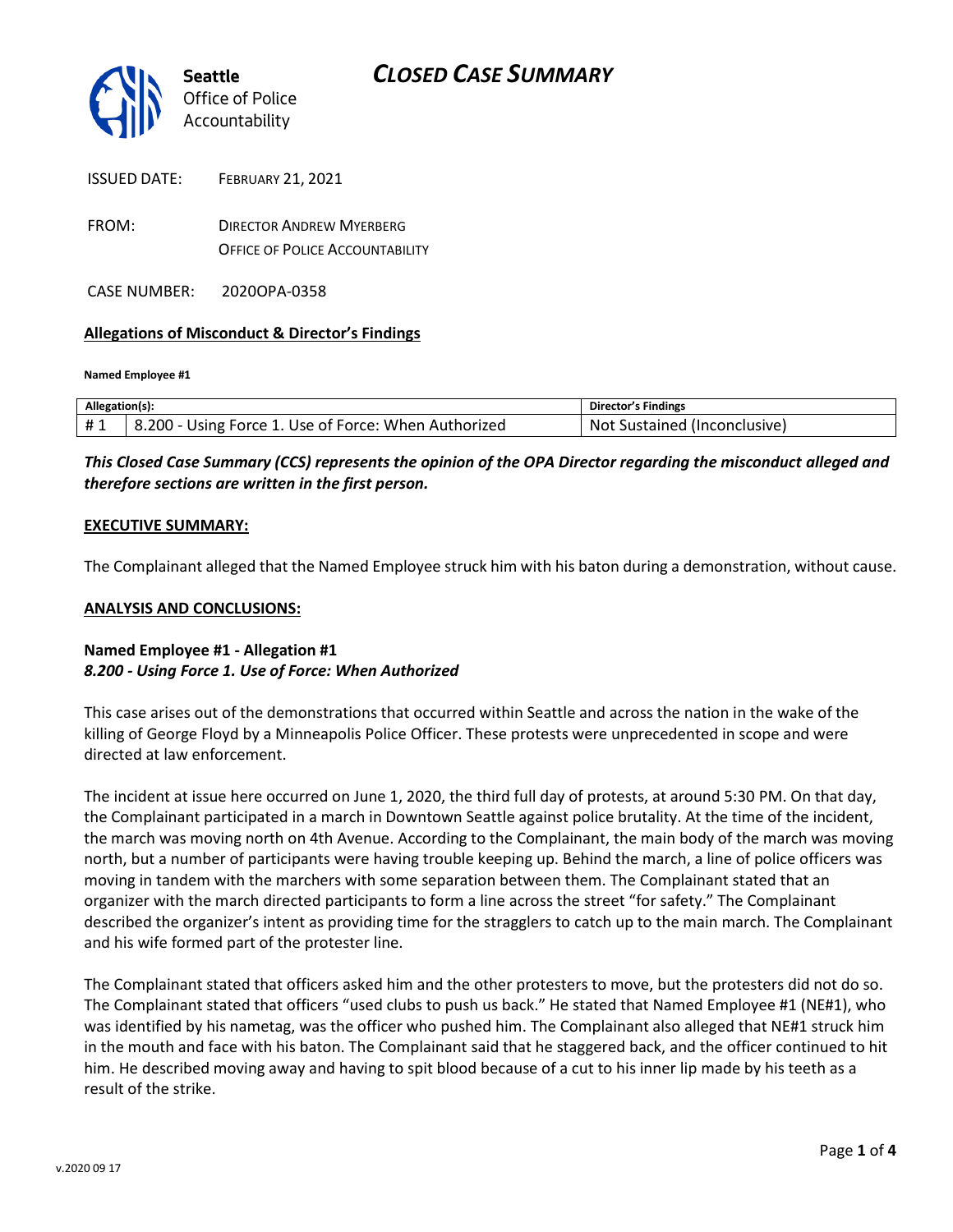## *CLOSED CASE SUMMARY*

OPA CASE NUMBER: 2020OPA-0358

The Complainant stated that he did not move in response to officer directives, and described standing still while officers (specifically, NE#1) advanced on him and pushed him with his baton. The Complainant stated that other officers appeared to be pushing protesters in the chest area, but that NE#1's baton hit him in the face. He stated that he believed the force was unnecessary. The Complainant also provided two photographs, one of the police line behind the march and the other of his face after the incident. The face picture showed a red abrasion on the Complainant's left cheekbone. It did not show the Complainant's mouth.

This OPA investigation ensued. OPA identified NE#1 based on the name provided. NE#1 activated BWV at approximately the time he made contact with the Complainant, and OPA viewed the footage. The first minute of BWV was from the automatic buffer and did not include any sound. BWV showed NE#1 in formation with other officers in a line-abreast facing north. Protesters, including the Complainant, were in a line-abreast facing south. NE#1 was holding his baton at a 45-degree angle in front of him. The Complainant had his back turned at the initial time of contact with NE#1. BWV showed NE#1 extending his baton forward in a pushing or shoving motion and making contact with the Complainant's lower back 6 times, pushing the Complainant forward as NE#1 and the other officers advanced. After these pushes, the Complainant and other protesters advanced north about 20-30 feet before stopping again. Officers, including NE#1, remained standing where they were.

Audio activated. Officers on the line, including NE#1, shouted "move back" repeatedly and began to advance toward the protester line, which remained stationary. After moving forward, NE#1 and the other officers were again in direct contact with the protester line. BWV showed the officers physically pushing protesters with their batons. Both NE#1 and the officer next to him appeared at different times to push the Complainant as well as the protesters next to him. OPA viewed 12 shoves or pushes with the baton before an officer (likely a sergeant) could be heard giving the order to halt. These shoves appeared to contact the Complainant in his chest. At one point, the Complainant turned westward so that his left side faced the officers, and the officer next to NE#1 applied at least one shove which contacted the Complainant's upper arm. The Complainant moved his face back, and it did not appear to contact his face.

Officers advanced again, as before shouting "move back." NE#1's BWV showed additional contact with protesters, although the Complainant did not appear to be present in these contacts. OPA counted 14 pushes with the baton before the halt order was given again. In eight instances, BWV was partly obscured by NE#1's arms given the placement of the camera (on NE#1's chest), and the fact that he was holding his baton in front of him. It was ultimately inconclusive if any of these 8 shoves affected the Complainant.

After the second halt order, BWV showed that the protesters moved about 20-30 feet north before stopping. NE#1 and the other officers remained where they were. The line of protesters continued to retreat, eventually moving a quarter-block away from officers. After a few minutes, the line of protesters again started to move and no further contact was recorded.

OPA also examined BWV from an officer standing next to NE#1. That footage was consistent with the above and provided no additional information.

Notably, none of the BWV reviewed by OPA conclusively showed NE#1's baton striking the Complainant in the face; however, it was possible from positioning that this occurred.



**Seattle** *Office of Police Accountability*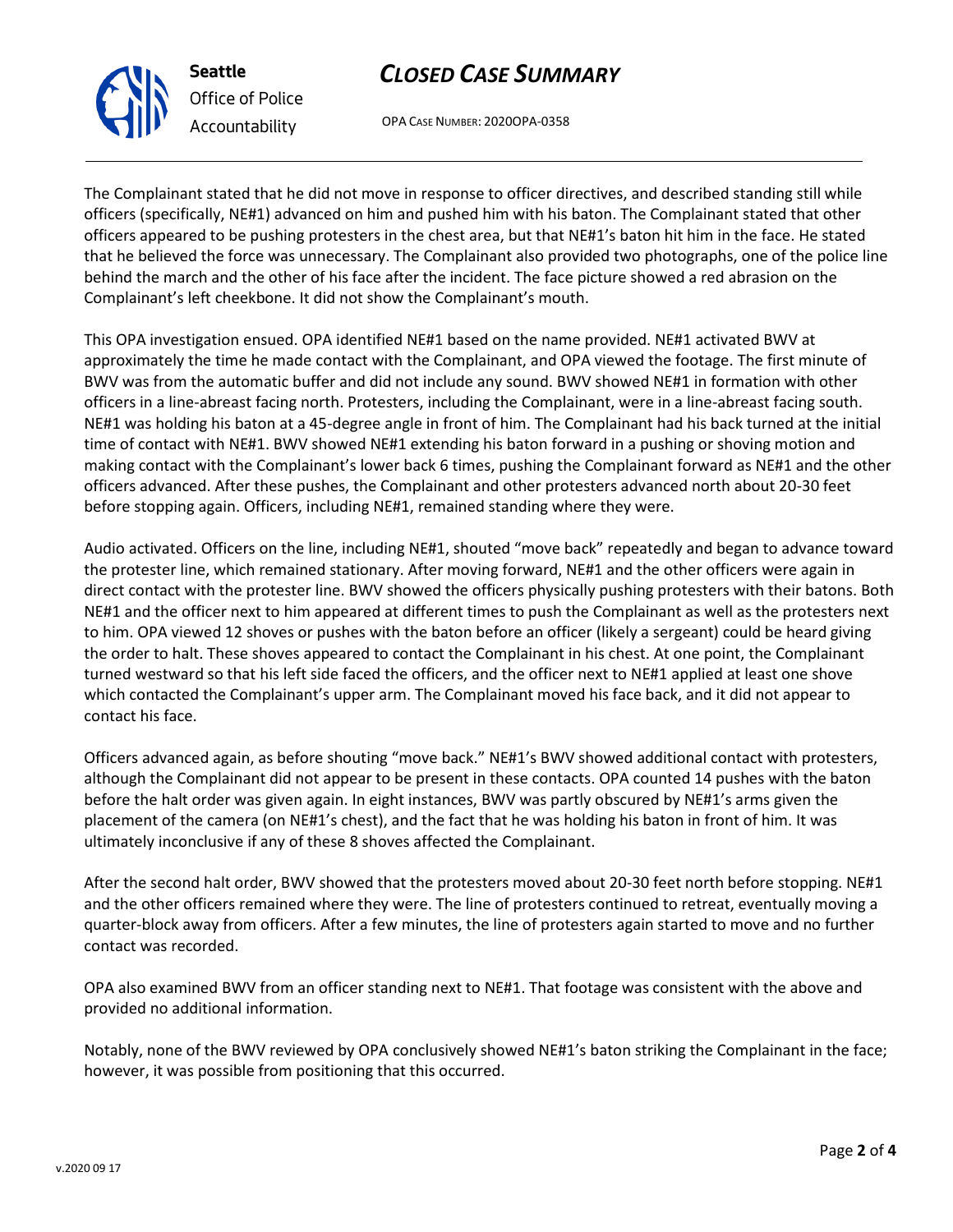## *CLOSED CASE SUMMARY*

OPA CASE NUMBER: 2020OPA-0358

OPA interviewed NE#1. NE#1 stated that he had been trained in crowd control and that his use of the baton was consistent with that training. He described the training. He stated that the directive "move back" is intended to clearly indicate that protesters are to do so and is designed to encourage and create movement. When an officer carries a baton for this purpose, it is held at a 45-degree angle across the body. NE#1 described the process for advancing to move a crowd: on "move," officers take a step forward and extend their baton to arms-length; on "back" officers retract their baton and prepare for another push. The line is intended to advance as a unit.

NE#1 stated that, when he performs the above action, he tailors his baton placement and the amount of force he uses to contact whomever is in front of him in the chest, and to not use more force than needed to push them back. NE#1 described the difference in placement and force with respect to a hypothetical male weighing 200 pounds, versus a hypothetical female weighing 100 pounds. Significantly more force would be required to move the 200 pound male, and NE#1 stated that he modulates his force and baton placement according to the person in front of him, with the intent of contacting that person in the chest. NE#1 stated that when moving a crowd in this manner, if the person in front of him does not move, training and practice dictate that he would apply another push in tandem with other officers. NE#1 stated that he would not "chase" a person just to continue pushing them and would only apply force until the person vacated the space immediately in front of him.

NE#1 stated that, in a crowd control situation, he generally would not use the end of his baton to jab. While training and policy permit it if "reasonable and necessary," NE#1 stated that jabbing is "more of pain infliction versus tactical movement." He stated that he might do so if an individual was assaulting someone, but that jabs are not taught as a crowd movement tool. He also stated that strikes or pushes to the head or groin area are not ideal, and not generally used for crowd movement.

NE#1 also described general protest management tactics. He stated that, generally when a march is taking place, officers may form lines along the sides of a protest to prevent cross traffic from interfering with the protest march, and will march behind at a distance to prevent the protest march from losing cohesion and interfering with traffic. He described the line as a "tactical move to contain and direct a protest."

Describing the incident at issue here, NE#1 stated that at no point on that day did he swing his baton or jab using the end of it. He stated that during the incident, he was not trying to cause pain or injury to anyone, including the Complainant. In describing his contact with the Complainant specifically, NE#1 stated that "[the Complainant] was trying to prevent the police line from moving. We were giving him multiple directives to move back. We gave him plenty of time to continue moving with the march to practice his First Amendment right. I at no point struck him with, you know, excessive force, like a baseball bat, or on the head, or the genitals, or any area where I'm intending to, you know, break a bone. It was just a push back in accordance with the police line."

OPA showed NE#1 the photo of the Complainant's face injury. NE#1 stated that he did not believe his baton contacted the Complainant's face. He theorized that the Complainant might have mistaken him for an adjacent officer. When asked about the possibility that there was contact prior to that shown on BWV, or accidental contact during the BWV which hit the Complainant in the face, NE#1 stated that "there's always a chance" that this happened. He said that he had "no intention to it." He said that had he knowingly hit the Complainant's face or had the Complainant told him so, he would have notified his sergeant.

SPD Policy 8.200(1) requires that force used by officers be reasonable, necessary and proportional. Officers shall only use "objectively reasonable force, proportional to the threat or urgency of the situation, when necessary, to



**Seattle** *Office of Police Accountability*